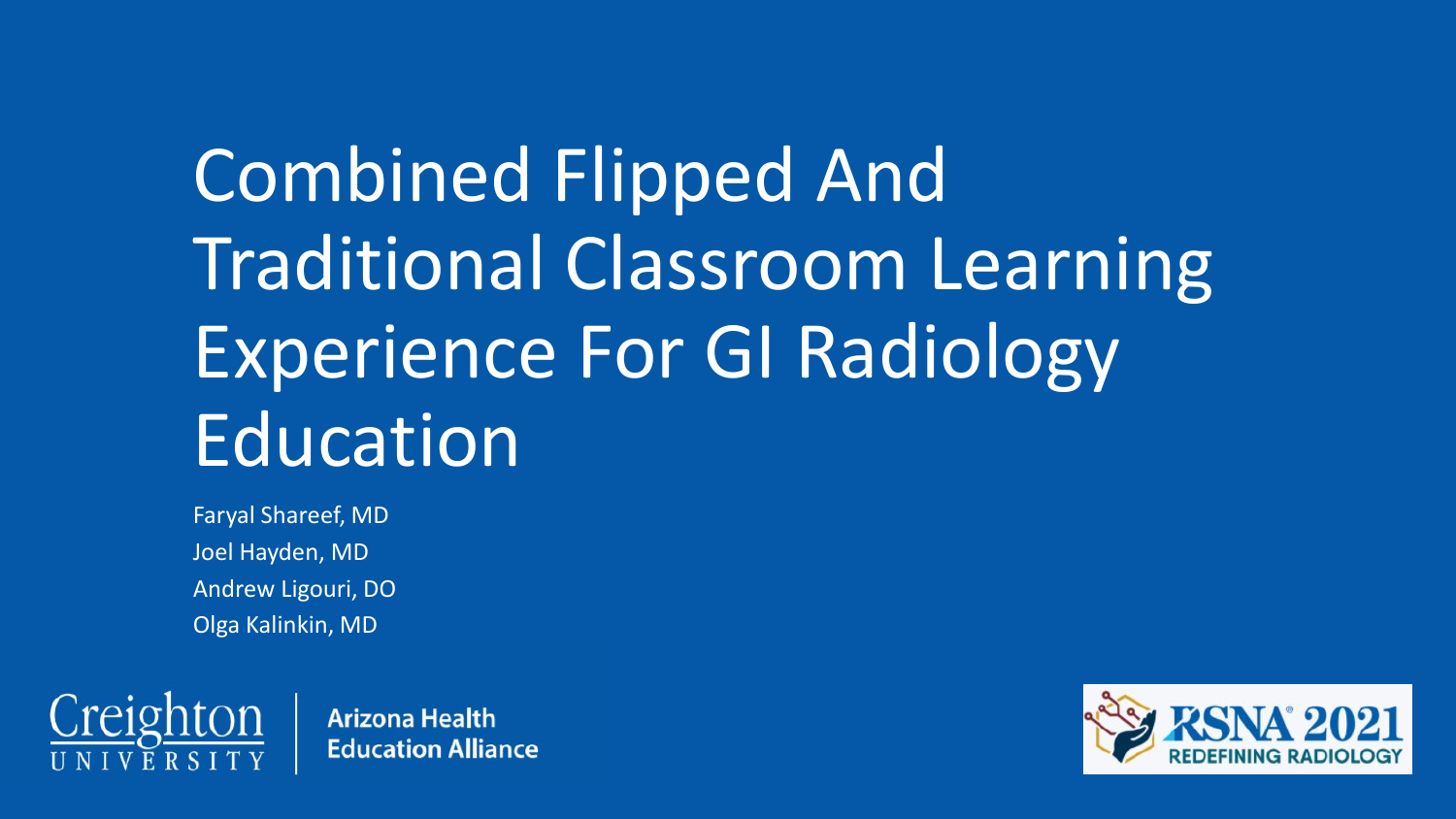## Background

- Flipped classroom learning is an approach to education in which students are assigned didactic material which is normally covered in lectures to be learned independently followed by classroom time which is dedicated to the application and critical thinking of the knowledge learned.
- We are studying a combination model that incorporates flipped classroom and<br>traditional classroom teaching methods<br>with eLearning technology.
- Training comes from both the teacher and the online learning modules which work together compatibly.



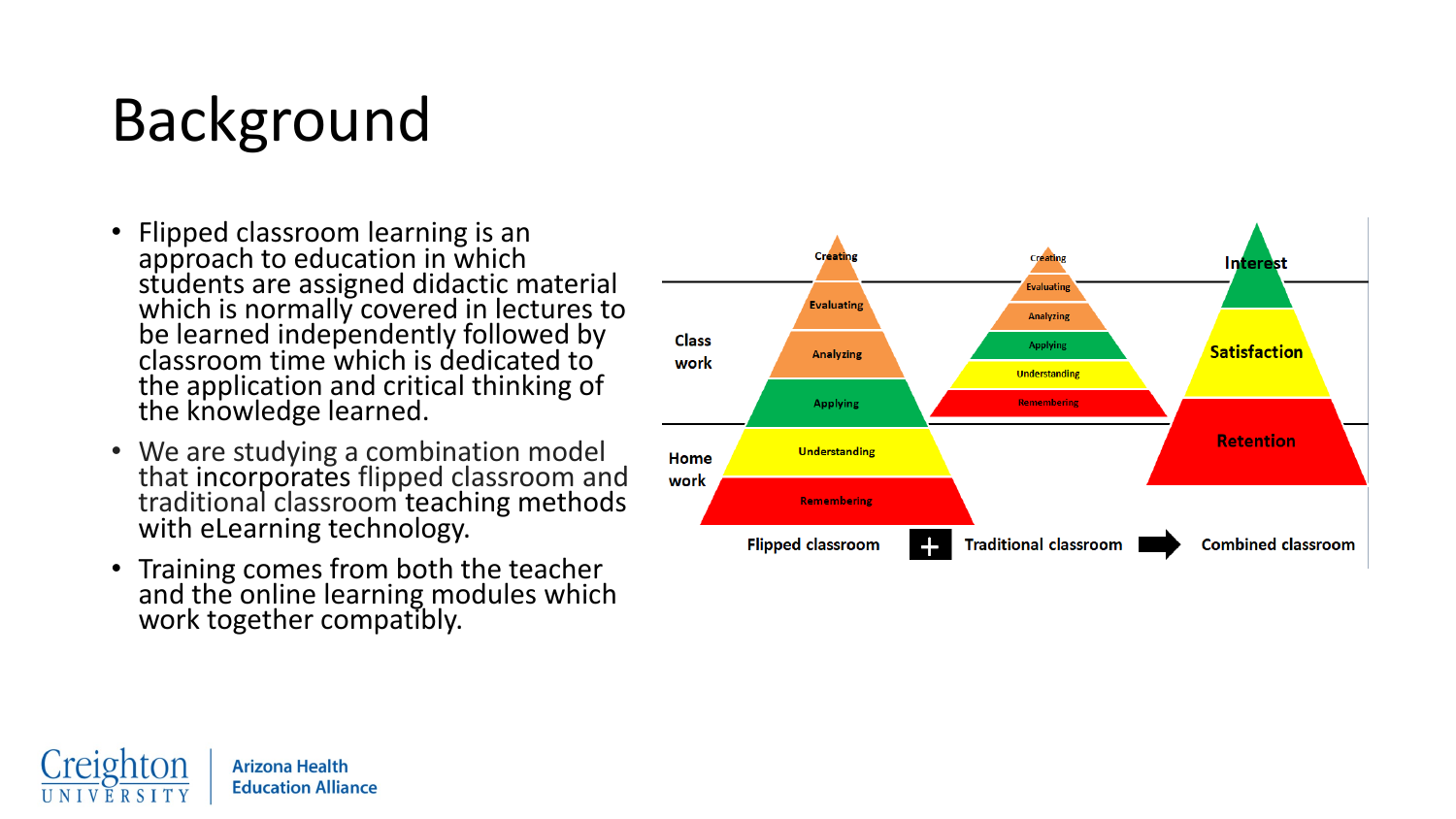#### Purpose

- We studied radiology resident's feedback of this model of reversed (flipped) teaching combined with traditional classroom settings for a GI colloquium during the COVID 19 pandemic in 2020.
- We hypothesized that this method of teaching would combine both resident's internal motivation and ability to self-direct their learning with reinforcement of the learning material in class by case-based exercises, overall leading to higher retention of material presented.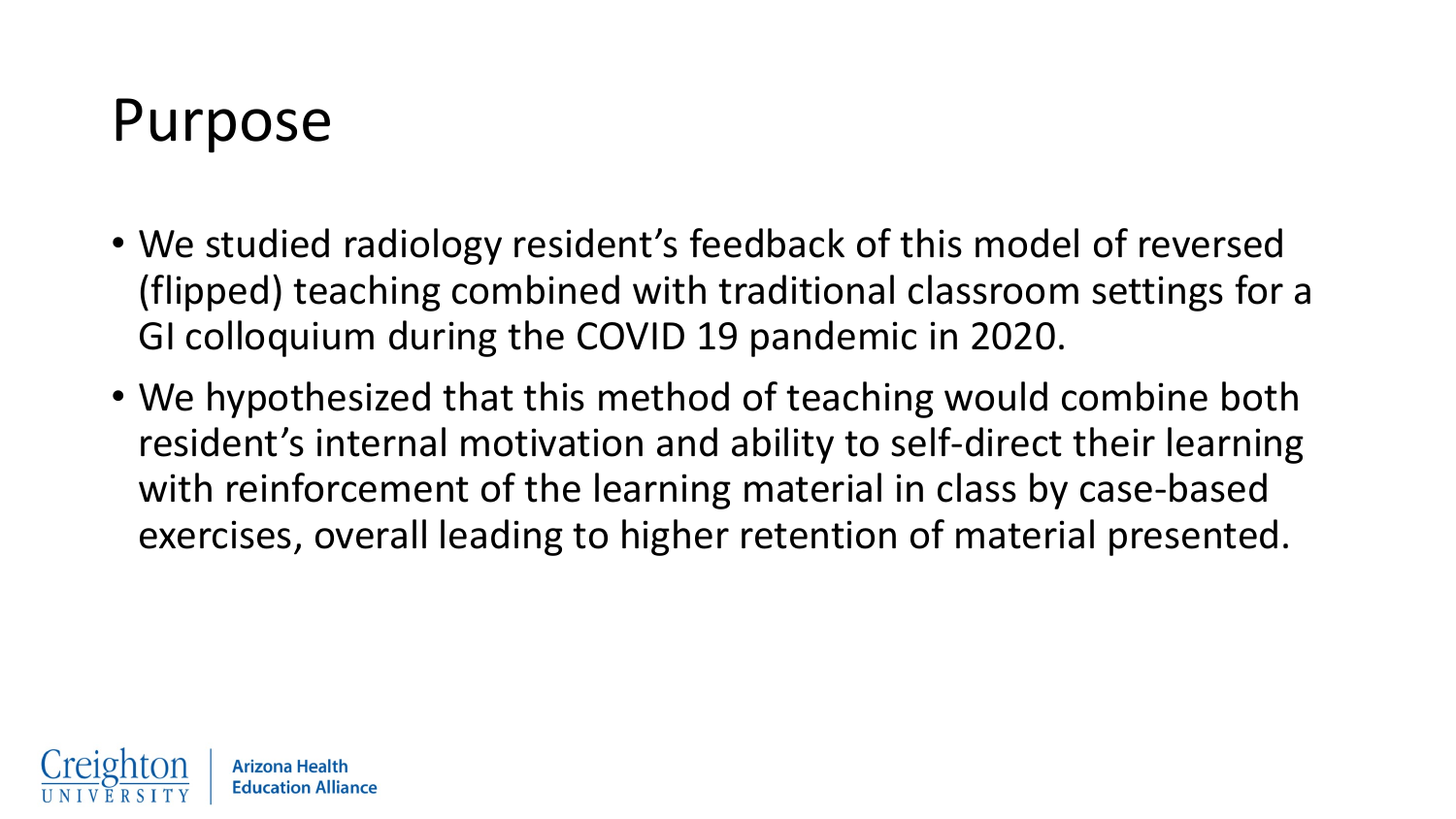#### Methods

• 22 radiology residents

- 1 month of lectures covering GI topics
	- Independent learning through the assignment of GI Videos library from the Society of Abdominal Radiology: [https://abdominalradiology.org/sar-subpages/lecture-series/.](about:blank)
	- GI conference by residency faculty via ZOOM with traditional teaching to enforce information learned independently as well as information assimilation via collective peer problem solving through cases.
- Residents completed surveys about their learning experience at the conclusion of the month.
	- Semi-anonymized evaluation (registration of PGY level only) using the Likert scale.
	- The survey included questions on forms of learning, learning satisfaction, and retention of material.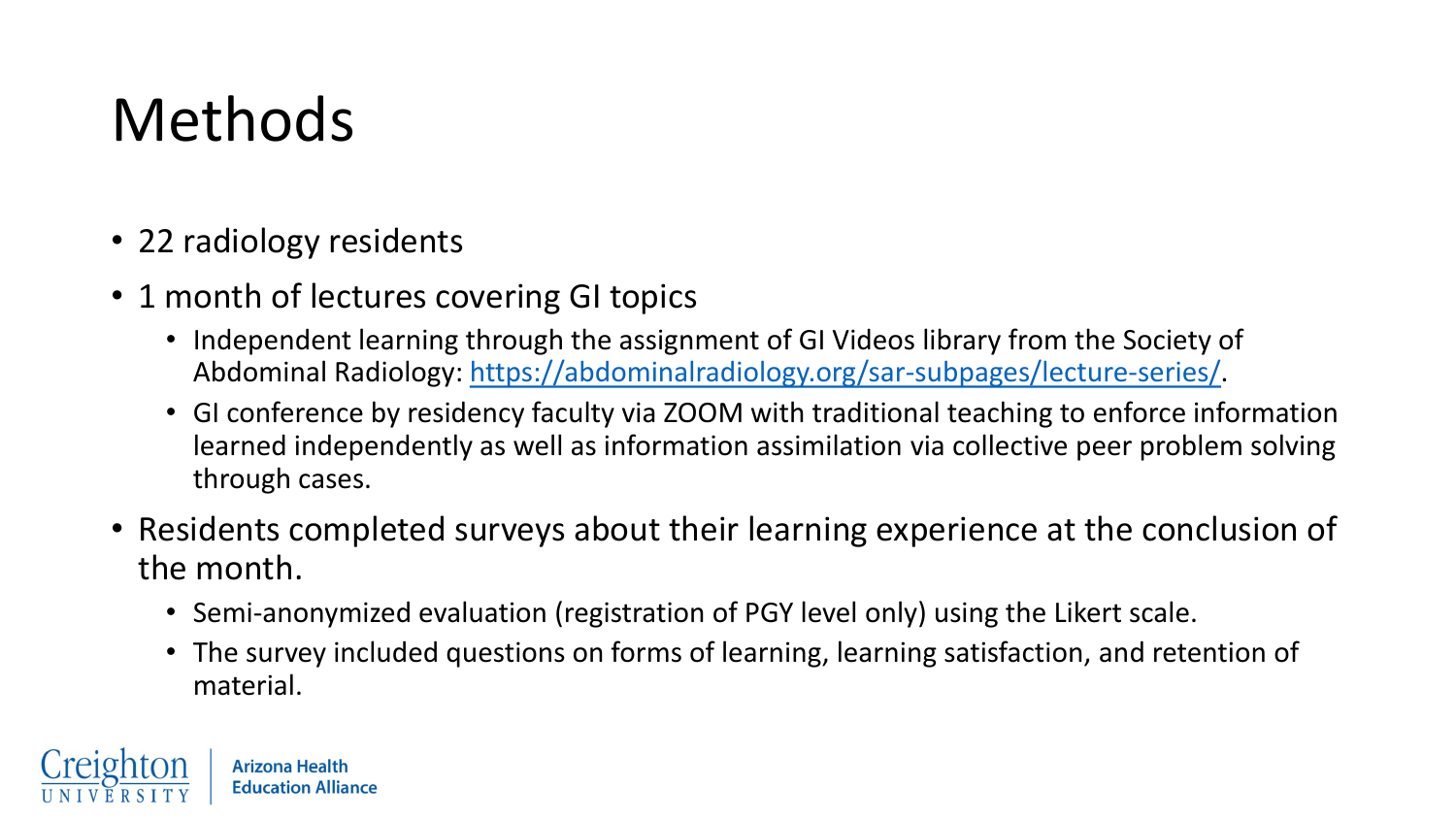#### Results

- 100% of the residents selected visual learner as well as 50% selected solitary learner.
- 63% residents rated the content of the independent learning materials as excellent and 36% as good or adequate. No resident rated the content as poor.
- Residents felt like completing the assigned homework was convenient with more than half (67%) rating it as good or excellent and 33% rating it as poor.
- Percentage of subjective material retention overall was 62%, with R1's scoring 55% and R4's scoring 68%.
- 100% of R1's learned new material from the assigned homework whereas 25% of the R4's did not learn anything new.
- 86% of residents recommended flipped classroom learning, including 100% of R1s.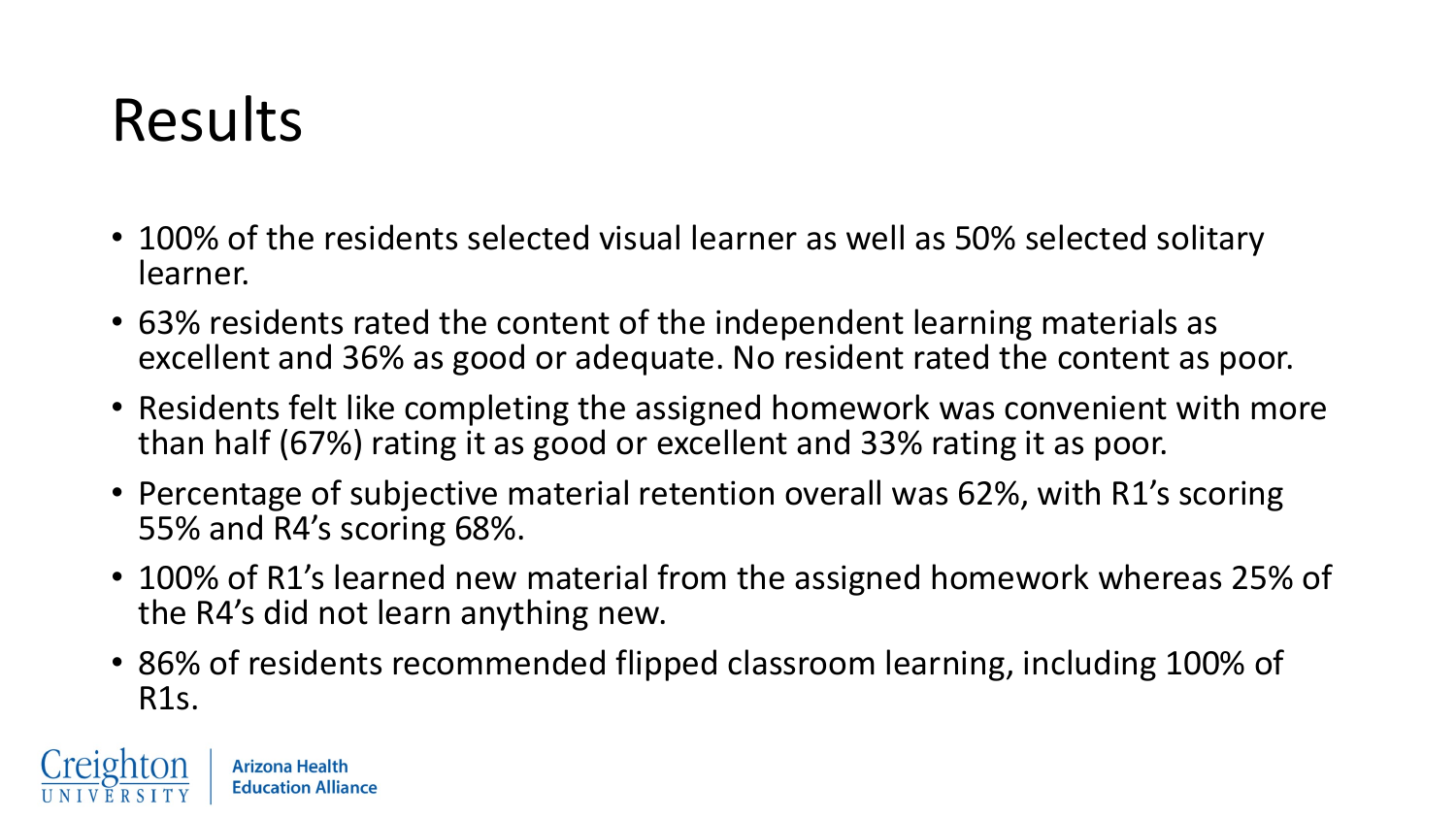#### Results

Answered: 22 Skipped: 0



Very poor Poor Adequate Good Excellent

**Arizona Health Education Alliance** 

Did you learn any new material from the assigned homework?<br>How would you rate your topic percentage retention





in the reverse classroom (0 to 100%)?

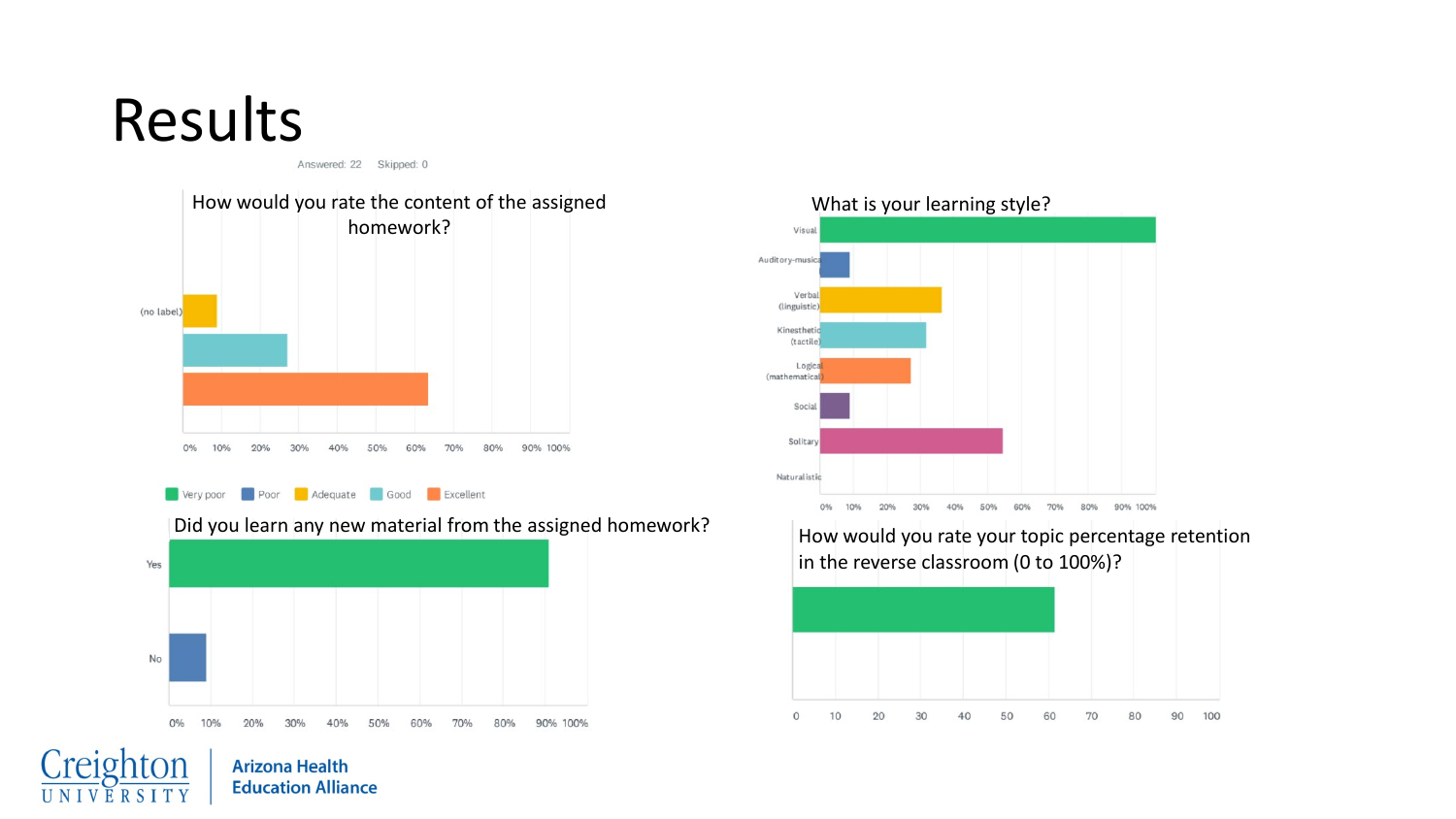#### Conclusion

- There is a high preference for the combined classroom over just didactic lectures by radiology residents with increased overall subjective retention of material.
	- This project was introduced during the COVID-19 period of learning but is now being applied to future learning
- Benefits and limitations
	- Combined classroom optimizes the use of in-classroom learning with an online environment
	- Learner engagement is increased and educators guide students as they learn to apply concepts
	- Increased flexibility and personalization in creating course content but can take considerable time and technological knowledge to reach learning objectives
	- Relies heavily on student preparation, but not as much as flipped classroom alone
- In the future we hope to obtain more objective data on the efficacy of active learning using the combined model via standardized testing and other assessment models.